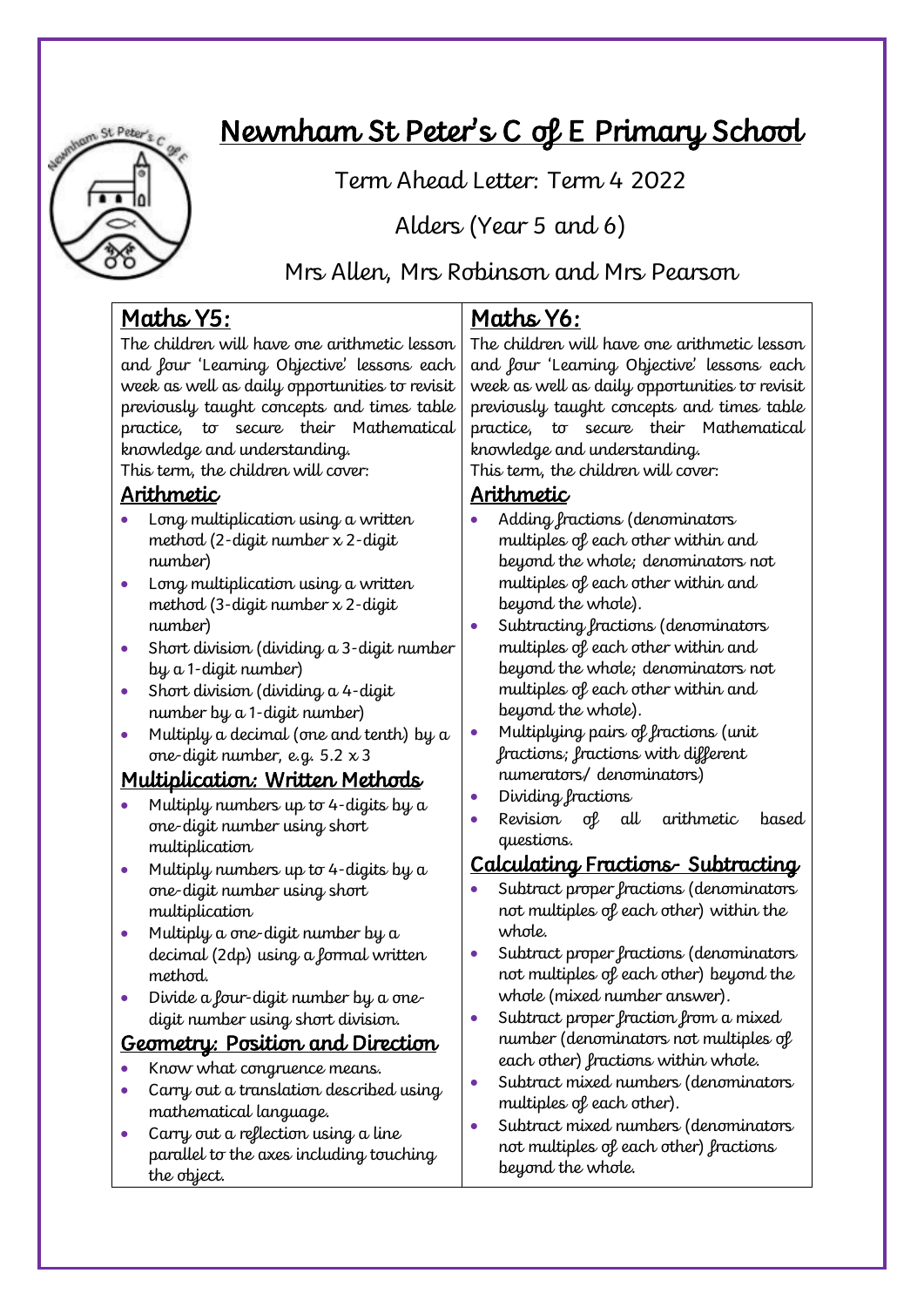- Carry out a reflection using a line parallel to the axes and crossing the object.
- Describe a reflection.

### Fractions, Decimals and

#### Percentages

- Identify equivalent fractions represented visually.
- Compare fractions whose denominators are multiples of the same number.
- Order fractions whose denominators are multiples of the same number.
- Represent tenths and hundredths.
- Write a number less than 1 with one decimal place as a fraction.
- Write a number less than 1 with two decimal places as a fraction.
- Write a number less than 1 with three decimal places as a fraction.
- Understand that per cent relates to number of parts per hundred.
- Write any percentage as a fraction with a denominator of 100.
- Write any percentage as a decimal.
- Know percentage equivalents of 1/2, 1/4, 1/5, 2/5, 4/5.
- Establish percentage equivalents of fractions with denominator of multiples of 10.
- Establish percentage equivalents of fractions with denominator of multiples of 25.

### Measurement: Area and Volume

- Make connections between arrays and calculating the area of rectangle.
- Calculate the area of rectangles (not squares).
- Calculate the area of squares.
- Find an estimate for the area of shapes that are not rectangles.
- Find an estimate for the volume of a 3D shape.
- Estimate capacity.

English: Reading

## Calculating Fractions- Multiplying and Dividing

- Multiply simple pairs of proper fractions.
- Divide a unit fraction by a whole number.
- Divide a proper fraction by a whole number (numerator = divisor).
- Divide a proper fraction by a whole number (numerator = multiple of divisor).
- Divide a proper fraction by a whole number (numerator not a multiple of divisor).

### Ratio and Proportion

- Find 10%, 25%, 50% and 75% of an amount.
- Find simple percentages of an amount (multiples of 10% and 5%).
- Find complex percentages of an amount (eg 17%, 28%, 63%)).
- Use percentages to make comparisons.
- Find the value of the parts, given the whole.
- Find the value of the whole and parts, given one part
- Use scale factors to calculate dimensions in similar shapes.
- Use scale drawings.

### Measurement: Converting Units

- Convert between metric units from the smaller unit to the larger unit; e.g. cm to m, g to kg.
- Convert between metric units from the larger unit to the smaller unit; e.g. km and m.
- Convert between units of time units.
- Convert between miles and km.

#### Measurement: Area and Volume

- Recognise that shapes with the same areas can have different perimeters and vice versa.
- Calculate the area of a parallelogram.
- Calculate the area of a triangle.
- Calculate the volume of cuboids,
	- including cubes.

# English: Writing

On a Monday, Tuesday and Wednesday, the children will have a whole class Guided This term, the children will be writing a narrative story, using 'Hansel and Gretel' by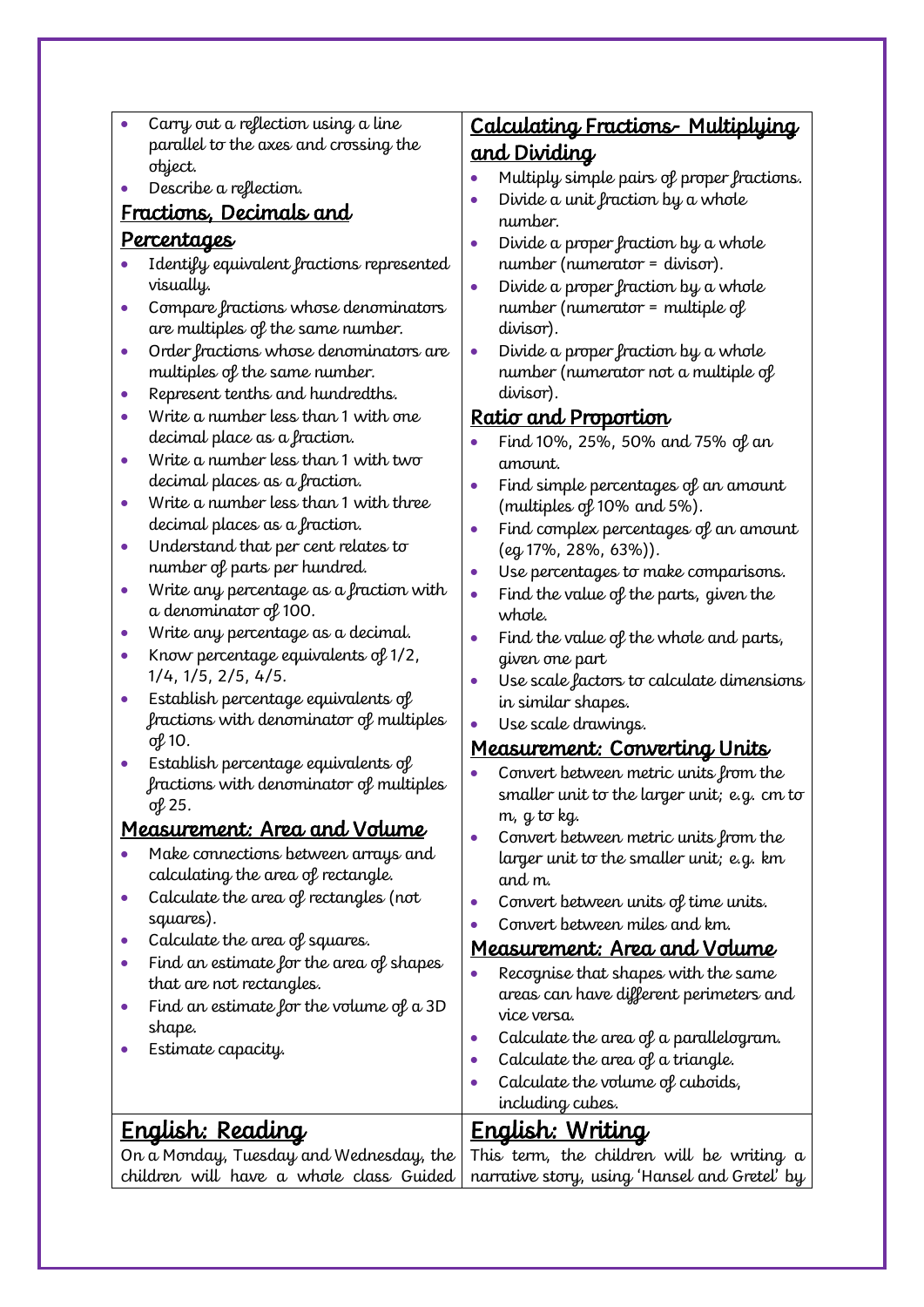| Reading session which will focus on an<br>extract from a text. The children will focus on<br>'DERIC' (Decode, Explain, Retrieve, Inference<br>and Choice) style questions and be taught<br>how to answer questions independently with<br>a focus on one of these areas. On a<br>Thursday, children will have further<br>opportunities to access different texts,<br>including non-fiction and poetry to build up<br>fluency and confidence with<br>reading<br>comprehension.<br>Additionally, the children will have 'daily<br>story time' where the teacher will read them<br>a class book with a focus issue to be<br>discussed and explored together. This term,<br>the book will be: 'Letters from the Lighthouse'<br>by Emma Carroll. | Neil Gaiman as their writing stimulus.<br>Through a mixture of experience days and<br>sentence stacking days, the children will be<br>explicitly taught how to use relevant<br>grammar and punctuation in their writing. At<br>the end of the unit, the children will also go<br>onto complete some independent pieces of<br>writing based on the book as well as writing<br>stimulated by other chosen texts.<br>Additionally, the children will have daily<br>short sessions where they will have the<br>opportunity to revisit and revise a specific<br>grammar or punctuation focus.                                   |
|--------------------------------------------------------------------------------------------------------------------------------------------------------------------------------------------------------------------------------------------------------------------------------------------------------------------------------------------------------------------------------------------------------------------------------------------------------------------------------------------------------------------------------------------------------------------------------------------------------------------------------------------------------------------------------------------------------------------------------------------|----------------------------------------------------------------------------------------------------------------------------------------------------------------------------------------------------------------------------------------------------------------------------------------------------------------------------------------------------------------------------------------------------------------------------------------------------------------------------------------------------------------------------------------------------------------------------------------------------------------------------|
| <u>Spelling:</u><br>The children will be taught a spelling rule or<br>pattern and will focus on spelling and<br>applying common exception words to<br>sentences. They will also practise writing ten<br>common exception words using the 'look,<br>cover, write, check' approach on a daily basis<br>when they come into school in the morning<br>too. The common exception words will be<br>used as a homework focus.                                                                                                                                                                                                                                                                                                                     | <u>Handwriting:</u><br>The children will be following a continuous<br>cursive handwriting scheme where they will<br>practise their handwriting daily. The aim is<br>to help children write neatly, with fluency<br>and consistency, to improve their overall<br>presentation in all books.<br>This term we will be concentrating on the<br>curly caterpillar letters, which include the<br>letters: c, a, d, e, s, g, $\beta$ , q, and $\sigma$ . Children<br>will practise handwriting as a focused<br>morning job when they first come into school<br>and continue to practise the cursive style in<br>all written work. |
| Science: How can we demonstrate and<br>make use of the effects of changing<br>components in electrical circuits?<br>Pupils will be taught to:<br>Associate the brightness of a lamp or<br>the volume of a buzzer with the number<br>and voltage of cells used in the circuit.<br>Compare and give reasons for variations<br>in how components function, including<br>the brightness of bulbs, the loudness of<br>buzzers and the on/off position of<br>switches.<br>Use recognised symbols when<br>representing a simple circuit in a<br>diagram.                                                                                                                                                                                          | <b>RE:</b> What did Jesus do to save Human<br>Beings?<br>In R.E, the children will learn:<br>Christians believe that Jesus' sacrifice<br>on the cross was a way of paying for<br>all the sins of mankind. That as a<br>result they have been 'saved' or<br>rescued by God.<br>The outline of events of the crucifixion<br>Pupils will know about the Isaiah 53<br>passage and can make connections to<br>John 19 using the idea of the<br>suffering servant.<br>They know that Christians remember<br>Jesus' sacrifice through the service of<br>Holy Communion/ Lord's Supper/The<br>Eucharist/the Mass). practice.       |